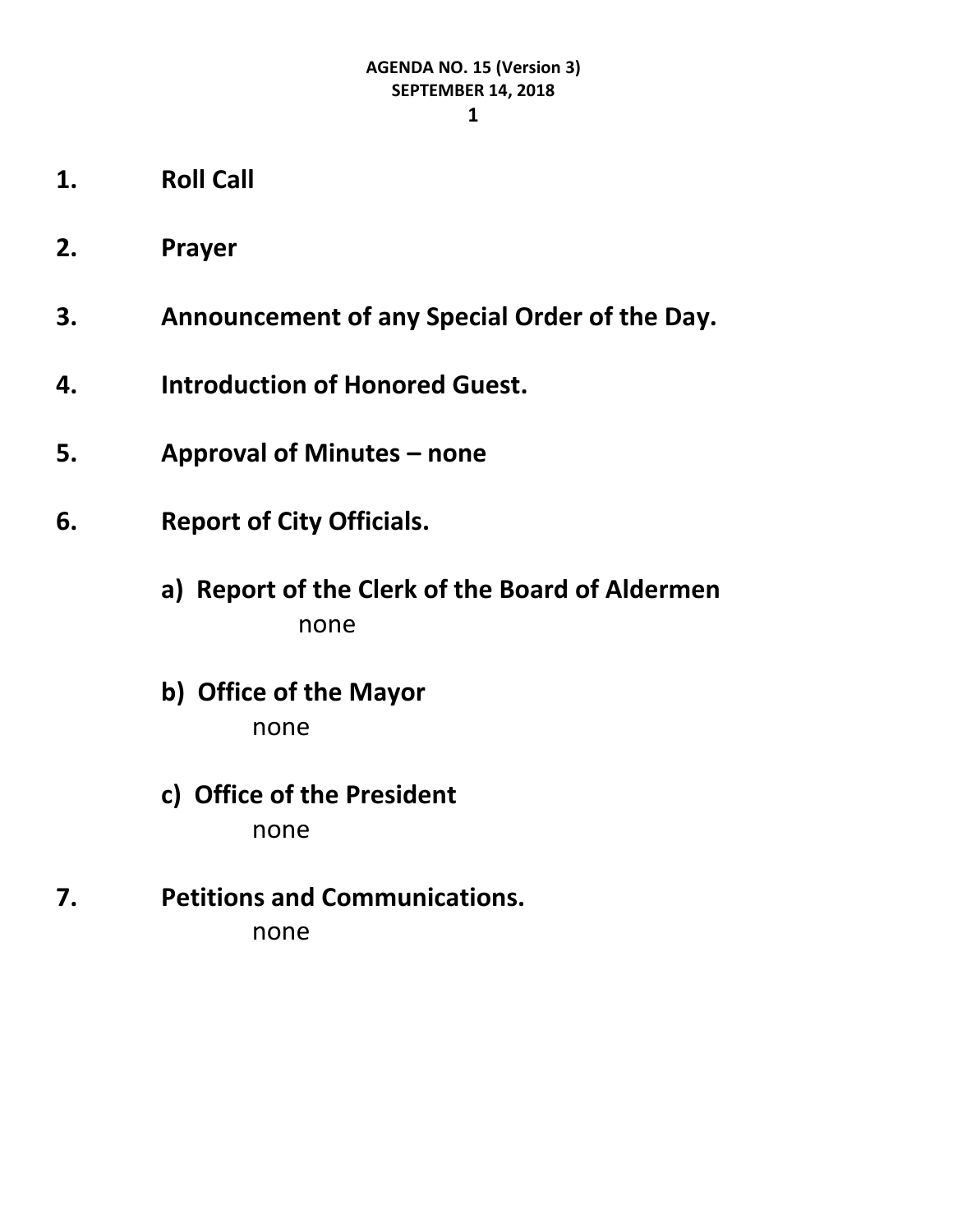## **8. Board Bills for Perfection – Informal Calendar.**

PS B.B.#91 – Navarro/Williamson - An ordinance approved and recommended by the Preservation Board and Planning Commission pertaining to the Skinker–DeBaliviere-Catlin Tract-Parkview Historic District; amending Ordinance #57688, repealing and replacing certain standards for the Skinker– DeBaliviere-Catlin Tract-Parkview Historic District.

#### **9. Board Bills for Third Reading - Informal Calendar.**

- LEG B.B.#21AA Howard An ordinance submitting to the qualified voters of the City, a proposal to revise Section 2 of Article VIII of the City Charter which requires City employees to reside within the boundaries of the City and thus allow said employees, except for City Agency and Department Directors appointed by the Mayor, to reside outside of the boundaries of the City, and; providing for an election to be held for voting on the proposed revision and the manner of voting thereat and; and containing an emergency clause.
- LEG B.B.#25AA Muhammad/Kennedy/Moore/Bosley An ordinance submitting to the qualified voters of the City a proposed amendment to the Charter to maintain the Board of Aldermen as body of twenty-eight Aldermen representing twenty-eight wards, and preventing its reduction beginning December 31, 2021, to a body of fourteen Aldermen representing fourteen wards; and containing an emergency clause.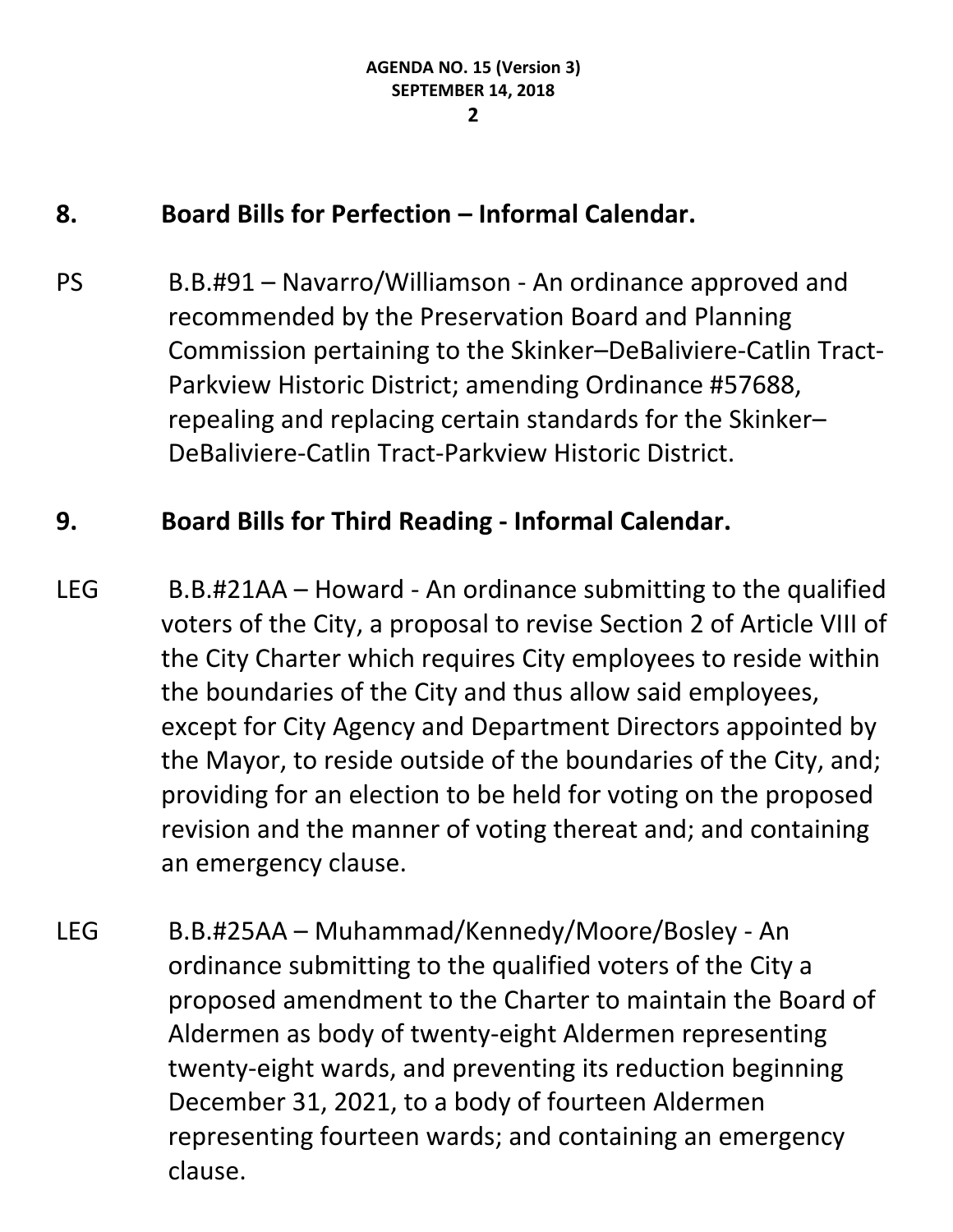#### **3**

## **10. Resolutions – Informal Calendar.** None

#### **11. First Reading of Board Bills.**

- B.B.#109 Muhammad An Ordinance for the creation of a disconnected youth task force to study the obstacles to education and employment to disconnected youth in the City, and requiring said task force to compile a report of their findings and recommendations to be submitted to the Mayor and a Board of Aldermen standing committee to be designated by the President of the Board of Aldermen, within one (1) year following the first meeting of the task force.
- B.B.#110 Williamson -An ordinance recommended by the Board of Estimate and Apportionment authorizing the issuance and delivery of Fifty Million Dollars (\$50,000,000) principal amount of General Obligation Bonds, series 2018, for the purposes of paying the costs of the project and the costs of issuance of such bonds, all for the general welfare, safety, and benefit of the citizens of the City; containing a severability clause; and containing an emergency clause.
- B.B.#111 Howard An Ordinance recommended by the Planning Commission, to change the zoning of property as indicated on the District Map, from "A" Single-Family Dwelling District and "F" Neighborhood Commercial to the "F" Neighborhood Commercial District, in City Block 5177 (5347-53 Nottingham); and containing an emergency clause.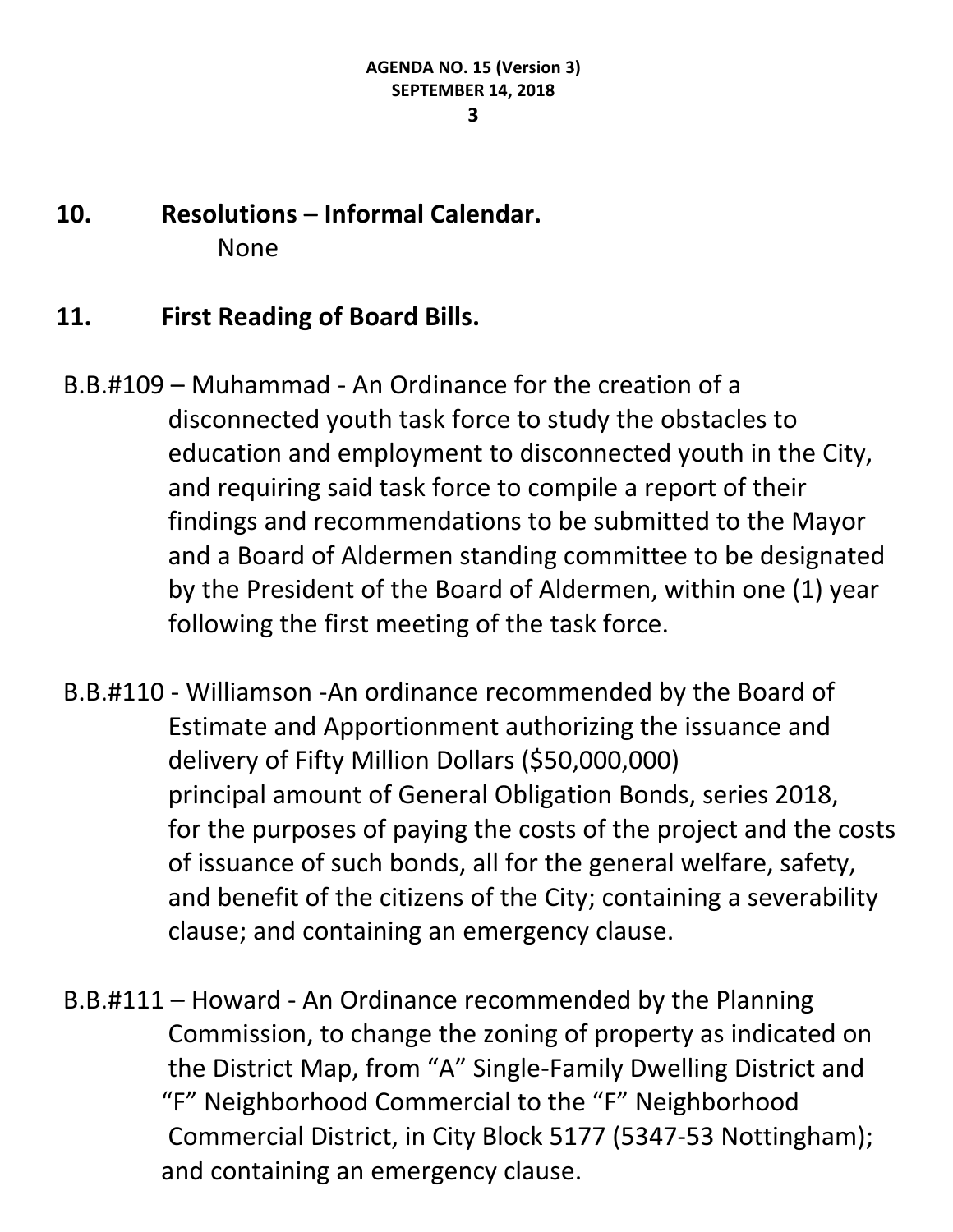## **11. First Reading of Board Bills – (cont.)**

- B.B.#112 Coatar An Ordinance establishing a three-way stop site at the intersection of Missouri Avenue and Ann Avenue regulating all traffic traveling southbound on Missouri at Ann and regulating all traffic traveling eastbound and westbound on Ann at Missouri, and containing an emergency clause.
- B.B.#113 Vollmer An ordinance approving a Redevelopment Plan for the 3201 Morgan Ford.
- B.B.#114 Davis An ordinance approving a Redevelopment Plan for 2811-15 Locust.
- B.B.#115 Kennedy An ordinance approving a Redevelopment Plan for 408 – 410 N. Sarah.
- **12. Reference to Committee of Board Bills.**

| <b>PS</b>   | B.B.#109                 |
|-------------|--------------------------|
| <b>WM</b>   | B.B.#110                 |
| <b>STR</b>  | B.B.#112                 |
| NDC         | $B.B.#113 - #114 - #115$ |
| <b>HUDZ</b> | B.B.#111                 |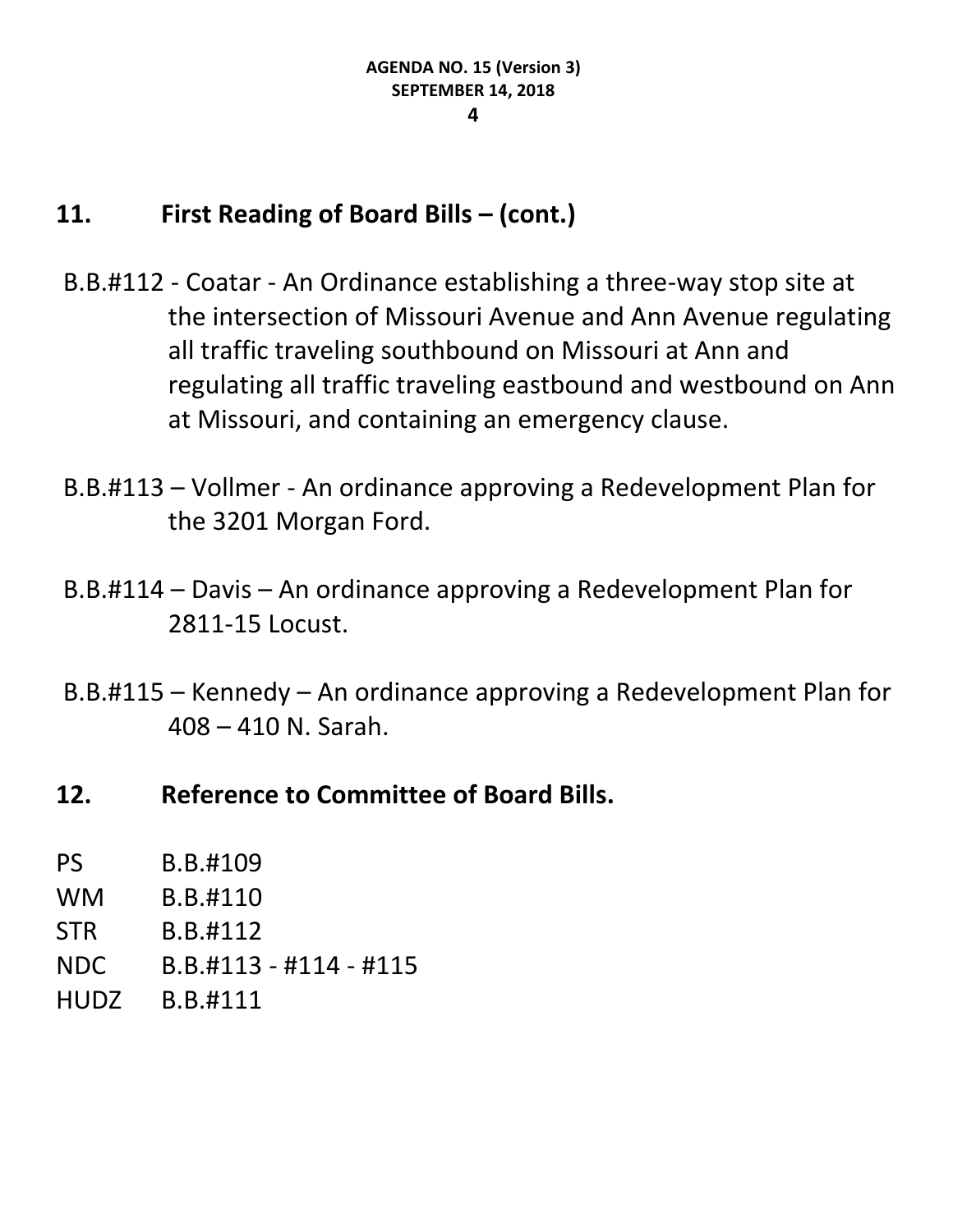#### **13. Second Reading and Report of Standing Committees**

- LEG B.B.#73AA Howard/Murphy/Ingrassia An ordinance pertaining to conveyances of title and the recording of such transfer with the Recorder of Deeds; amending Section Three of Ordinance 56141, approved on March 23, 1972, and Ordinance 65038, approved on August 9, 2000, by removing the requirement of the signature of the grantee on deeds issued by the Sheriff of the City pursuant to court order.
- HH B.B.#100 Arnowitz/Ingrassia/Green/Guenther/Navarro/ Middlebrook/Rice - An Ordinance authorizing and directing the Director of the Department of Human Services, by and through the St. Louis Area Agency on Aging, to accept a Grant Award from City Senior Services Fund in the amount of \$50,000 over the next fiscal year and to expend those funds for the City Benefits Plus program as set forth in the Grant Award Agreement, attached hereto as Exhibit A; and containing an Emergency Clause.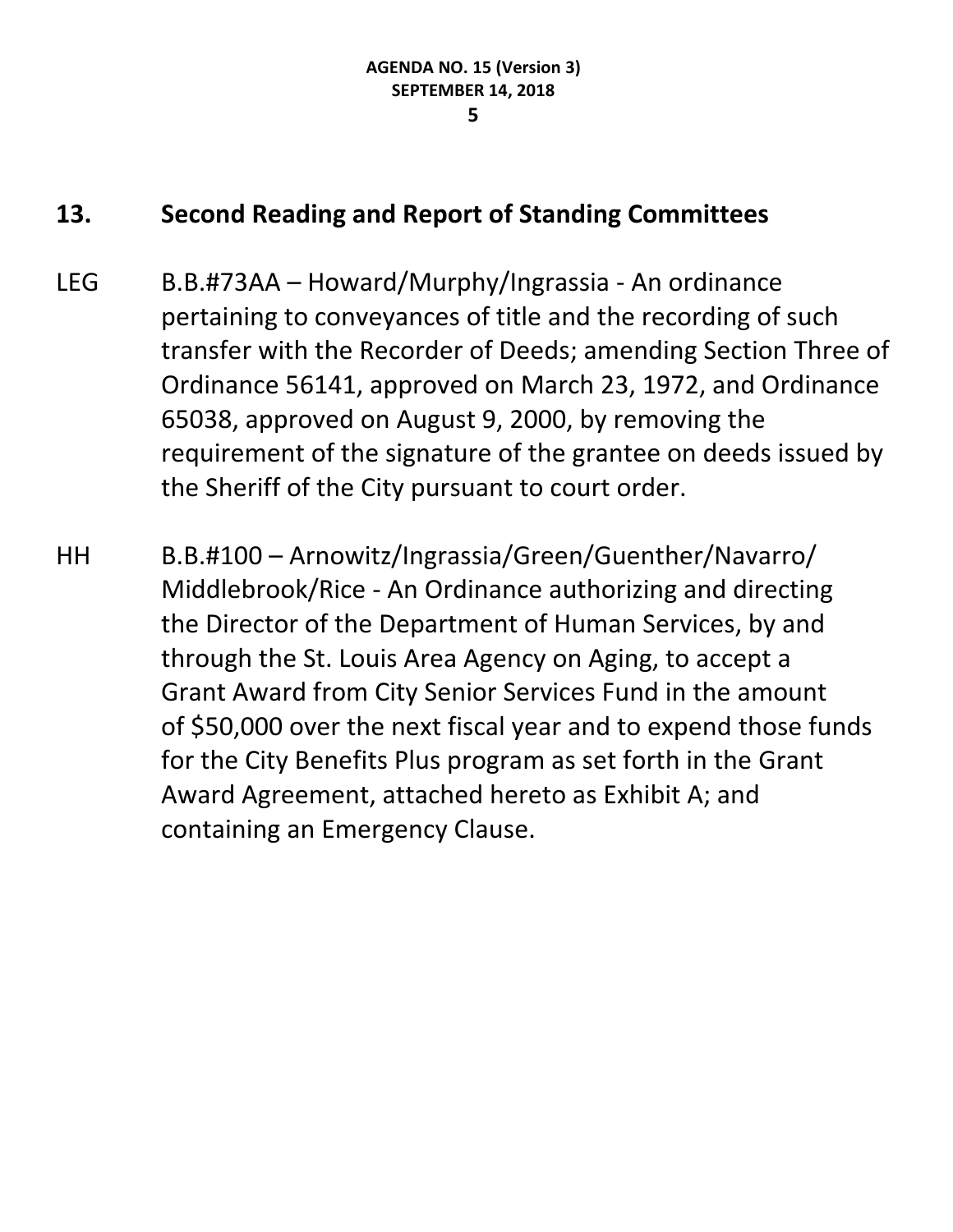## **13. Second Reading – (cont.)**

- HUDZ B.B.#103 Bosley/Middlebrook/Moore/Ingrassia/Coatar/ Rice/Guenther/Vollmer/Martin/Murphy/Howard/ Oldenburg/Muhammad/J. Boyd/Vaccaro/Ogilvie/Cohn/ Williamson/P. Boyd/Navarro/Green – An ordinance approved and recommended by the Board of Public Service and enacted pursuant to Article XXI of the City Charter and Chapter 523 of the Revised Statutes of Missouri; approving the use of condemnation by the City of St. Louis to acquire a site consisting of about 97 acres in North St. Louis near the intersection of Jefferson and Cass Avenues which is owned in fee simple by LCRA Holdings Corporation, which site was chosen for the National Geospatial-Intelligence Agency's new NGA West facility.
- **14. Report of Special Committees** none
- **15. Perfection Consent Calendar.** none
- **16. Board Bills for Perfection** none
- **17. Third Reading Consent Calendar** none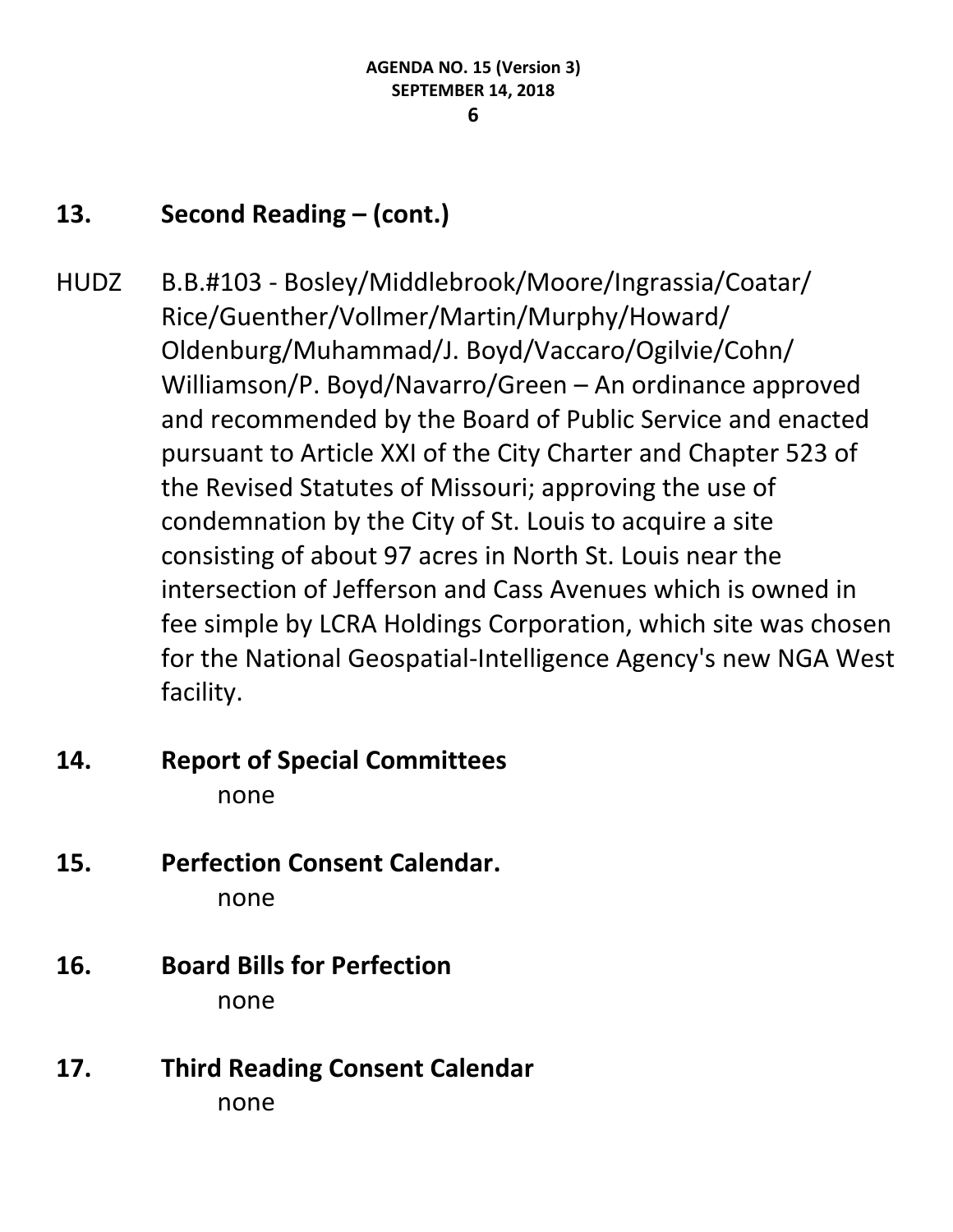#### **7**

## **18. Third Reading/Report of Engrossment and Final Passage**

PARK B.B.#92AA – Navarro/Vollmer/Vaccaro/Ingrassia/Guenther - An ordinance adopted pursuant to Sections 70.210-70.325 of the Revised Statutes of Missouri; authorizing and directing the City of St. Louis, a constitutional charter city of the State of Missouri, by and through its Director of Parks, Recreation & Forestry, to execute and deliver an Intergovernmental Cooperation Agreement by and among the City and the Art Museum Subdistrict of the Metropolitan Zoological Park and the Museum District of the City, a political subdivision of the state of Missouri.

## **19. Report of the Enrollment Committee.**

#### B.B.#92AA

## **20. Courtesy Resolutions Consent Calendar**

- Res.#102 Kennedy The Board of Aldermen pause in our deliberations to join with the Pilgrim Rest Missionary Baptist Church community, and those who have travelled to our City, to celebrate the 100th Church Anniversary of Pilgrim Rest Missionary Baptist Church.
- Res.#105 Tyus The Members of this Honorable Board of Aldermen join the sponsor of this resolution in expressing congratulations to Octavia Pittman on her graduation from the first graduating class of the Neighborhood Leaders Fellows Program.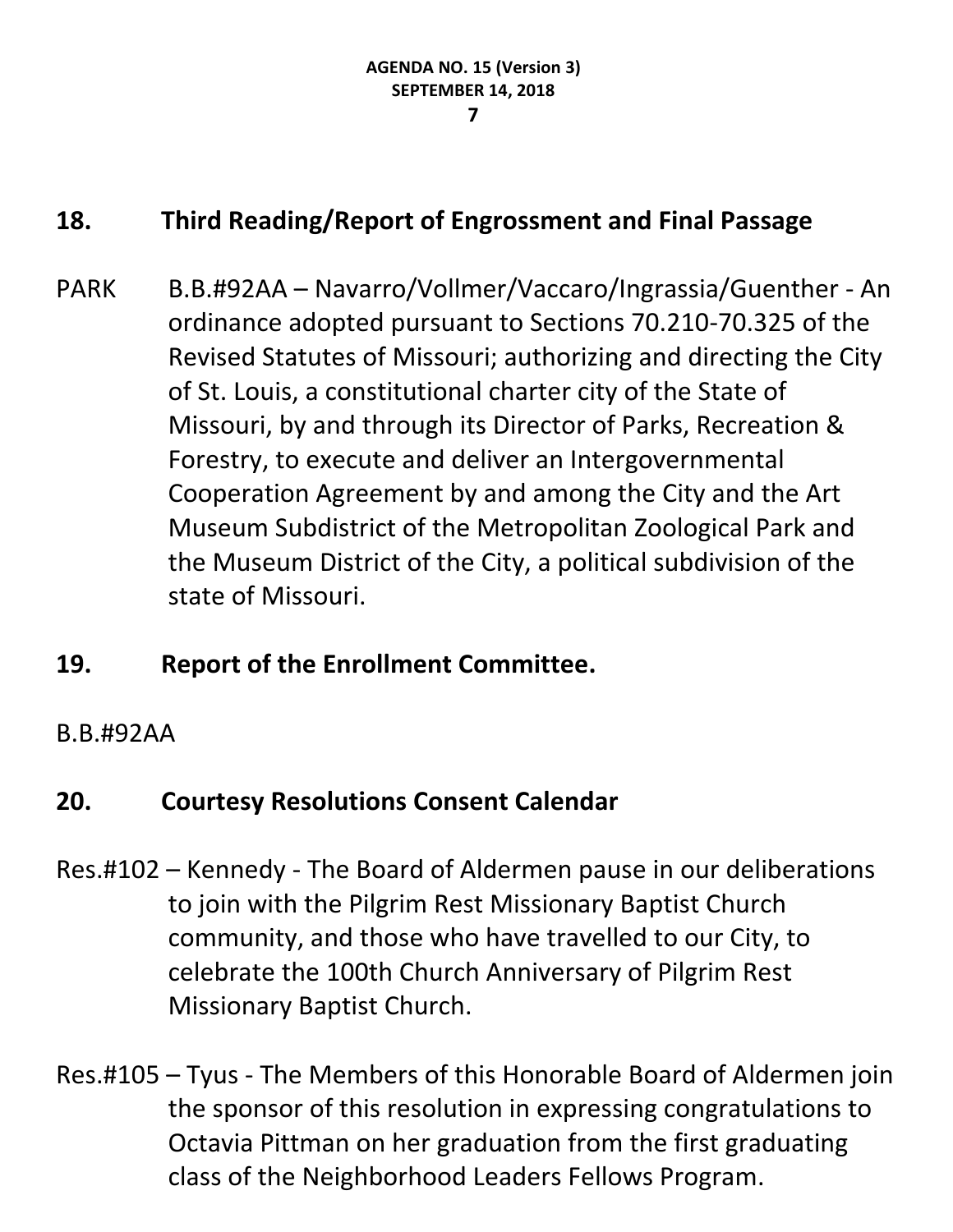- Res.#106 Tyus The Members of this Honorable Board of Aldermen join the sponsor of this resolution in expressing congratulations to Marie Oberkirsch on her graduation from the first graduating class of the Neighborhood Leaders Fellows Program.
- Res.#107 Tyus The Members of this Honorable Board of Aldermen join the sponsor of this resolution in expressing congratulations to Roslyn Brown on her graduation from the first graduating class of the Neighborhood Leaders Fellows Program.
- Res.#108 Tyus The Members of this Honorable Board of Aldermen join the sponsor of this resolution in expressing congratulations to Kimberly Ann Collins on her graduation from the first graduating class of the Neighborhood Leaders Fellows Program.
- Res.#109 Tyus The Members of this Honorable Board of Aldermen join the sponsor of this resolution in expressing congratulations to Umeme Houston on his graduation from the first graduating class of the Neighborhood Leaders Fellows Program.
- Res.#110 Tyus The Members of this Honorable Board of Aldermen join the sponsor of this resolution in expressing congratulations to Kimberly Knox on her graduation from the first graduating class of the Neighborhood Leaders Fellows Program.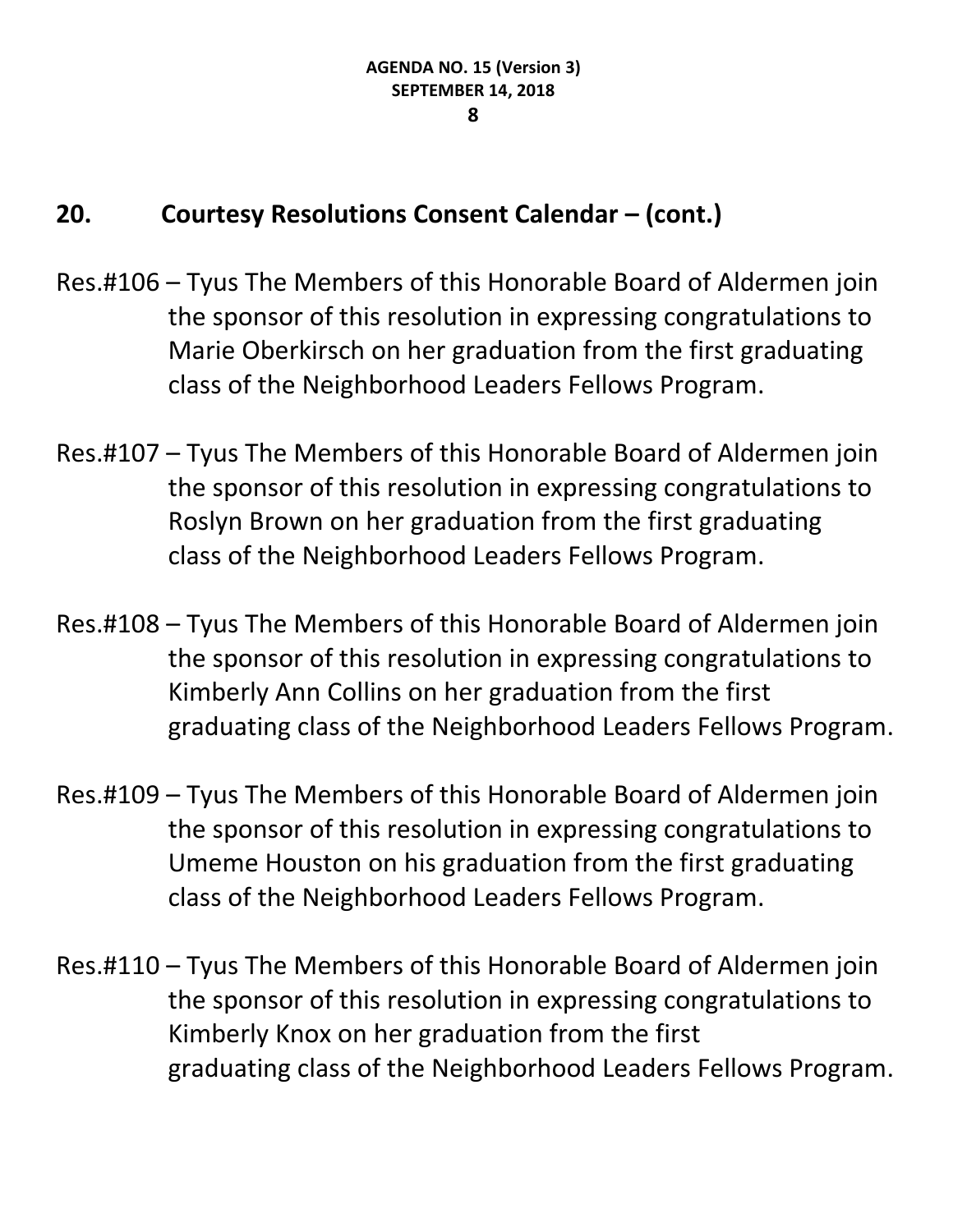- Res.#111 Tyus The Members of this Honorable Board of Aldermen join the sponsor of this resolution in expressing congratulations to Joann Williams on her graduation from the first graduating class of the Neighborhood Leaders Fellows Program.
- Res.#112 Tyus The Members of this Honorable Board of Aldermen join the sponsor of this resolution in expressing congratulations to Adam Brown on his graduation from the first graduating class of the Neighborhood Leaders Fellows Program.
- Res.#113 Tyus The Members of this Honorable Board of Aldermen join the sponsor of this resolution in expressing congratulations to Justin Idleburg on his graduation from the first graduating class of the Neighborhood Leaders Fellows Program.
- Res.#114 Tyus The Members of this Honorable Board of Aldermen join the sponsor of this resolution in expressing congratulations to Edward McFowland on his graduation from the first graduating class of the Neighborhood Leaders Fellows Program.
- Res.#115 Tyus The Members of this Honorable Board of Aldermen join the sponsor of this resolution in expressing congratulations to Christopher Peoples on his graduation from the first graduating class of the Neighborhood Leaders Fellows Program.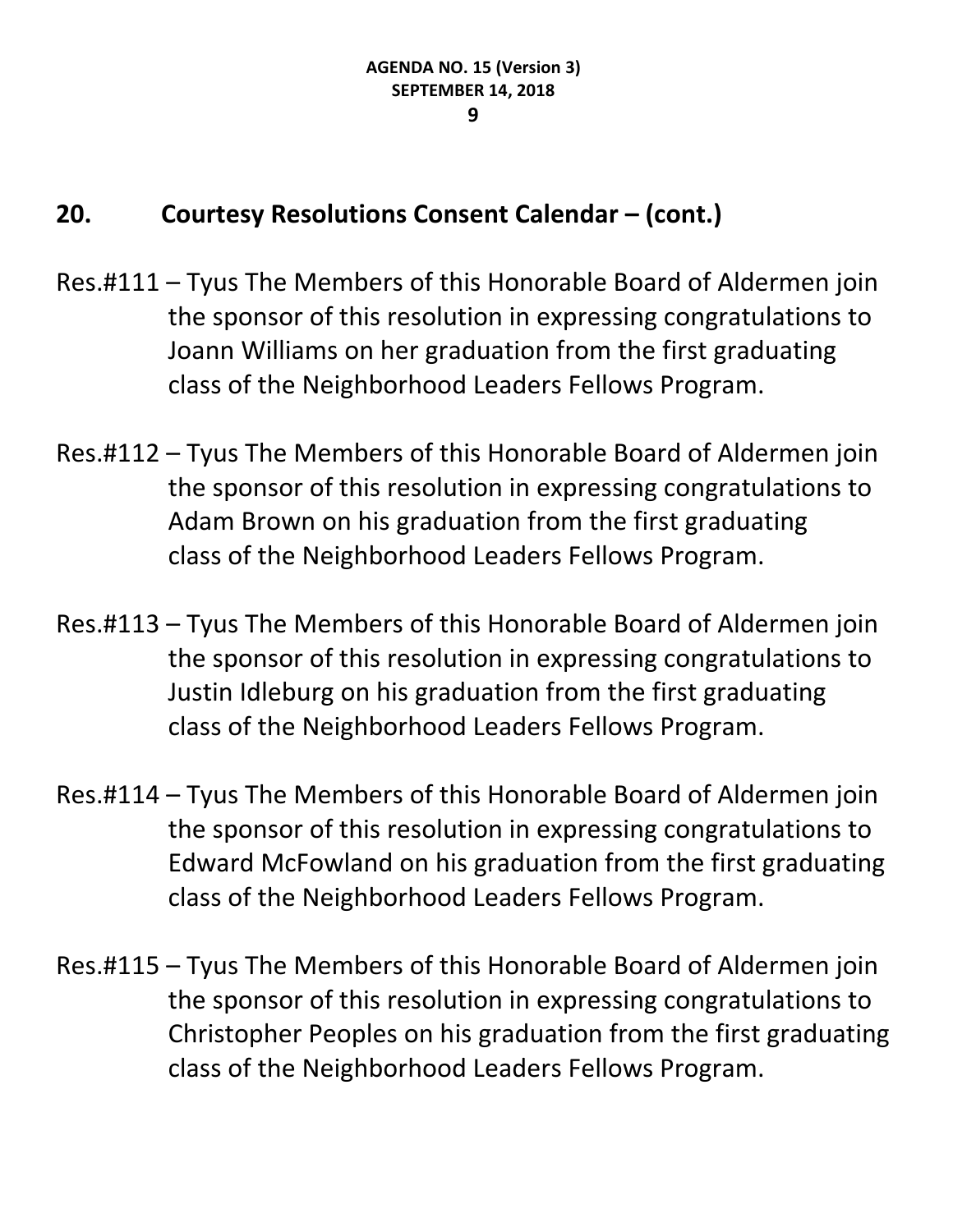- Res.#116 Tyus The Members of this Honorable Board of Aldermen join the sponsor of this resolution in expressing congratulations to Luther Tyus on his graduation from the first graduating class of the Neighborhood Leaders Fellows Program.
- Res.#117 Tyus The Members of this Honorable Board of Aldermen join the sponsor of this resolution in expressing congratulations to Kevin Windham on his graduation from the first graduating class of the Neighborhood Leaders Fellows Program.
- Res.#118 Tyus The Members of this Honorable Board of Aldermen join the sponsor of this resolution in expressing congratulations to Anessa Blackmun on her graduation from the first graduating class of the Neighborhood Leaders Fellows Program.
- Res.#119 Tyus The Members of this Honorable Board of Aldermen join the sponsor of this resolution in expressing congratulations to Mary Wheeler-Jones on her graduation from the first graduating class of the Neighborhood Leaders Fellows Program.
- Res.#120 Tyus The Members of this Honorable Board of Aldermen join the sponsor of this resolution in expressing congratulations to Teyuna Darris on her graduation from the first graduating class of the Neighborhood Leaders Fellows Program.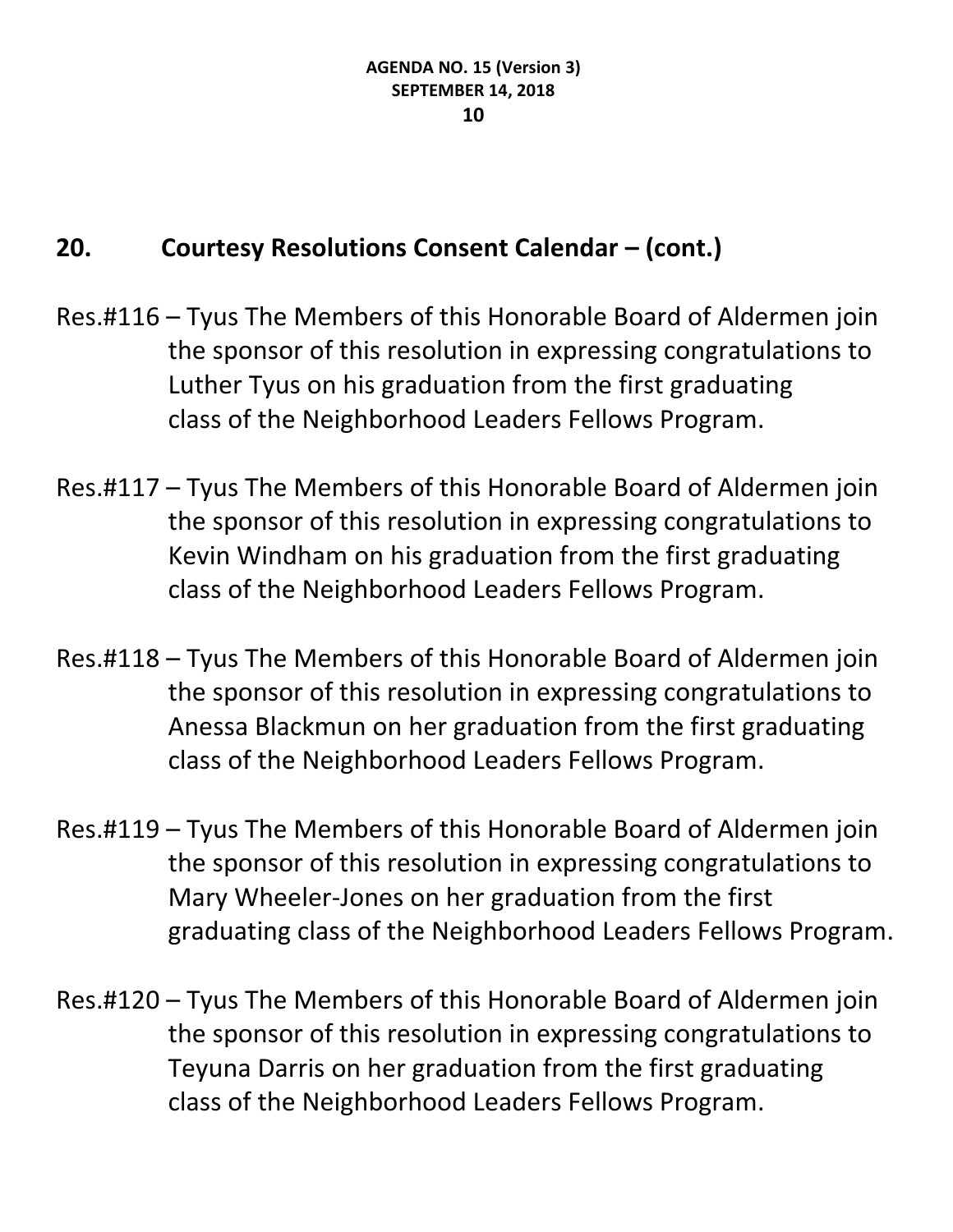- Res.#121 Tyus The Members of this Honorable Board of Aldermen join the sponsor of this resolution in expressing congratulations to Rezha Connelly on her graduation from the first graduating class of the Neighborhood Leaders Fellows Program.
- Res.#122 Tyus The Members of this Honorable Board of Aldermen join the sponsor of this resolution in expressing congratulations to Elwyn Walls on her graduation from the first graduating class of the Neighborhood Leaders Fellows Program.
- Res.#123 Tyus The Members of this Honorable Board of Aldermen join the sponsor of this resolution in expressing congratulations to Deborah J. Vincent on her graduation from the first graduating class of the Neighborhood Leaders Fellows Program.
- Res.#124 Tyus The Members of this Honorable Board of Aldermen join the sponsor of this resolution in expressing congratulations to Lucendia Smith on her graduation from the first graduating class of the Neighborhood Leaders Fellows Program.
- Res.#125 Tyus The Members of this Honorable Board of Aldermen join the sponsor of this resolution in expressing congratulations to Deborah Rice Carter on her graduation from the first graduating class of the Neighborhood Leaders Fellows Program.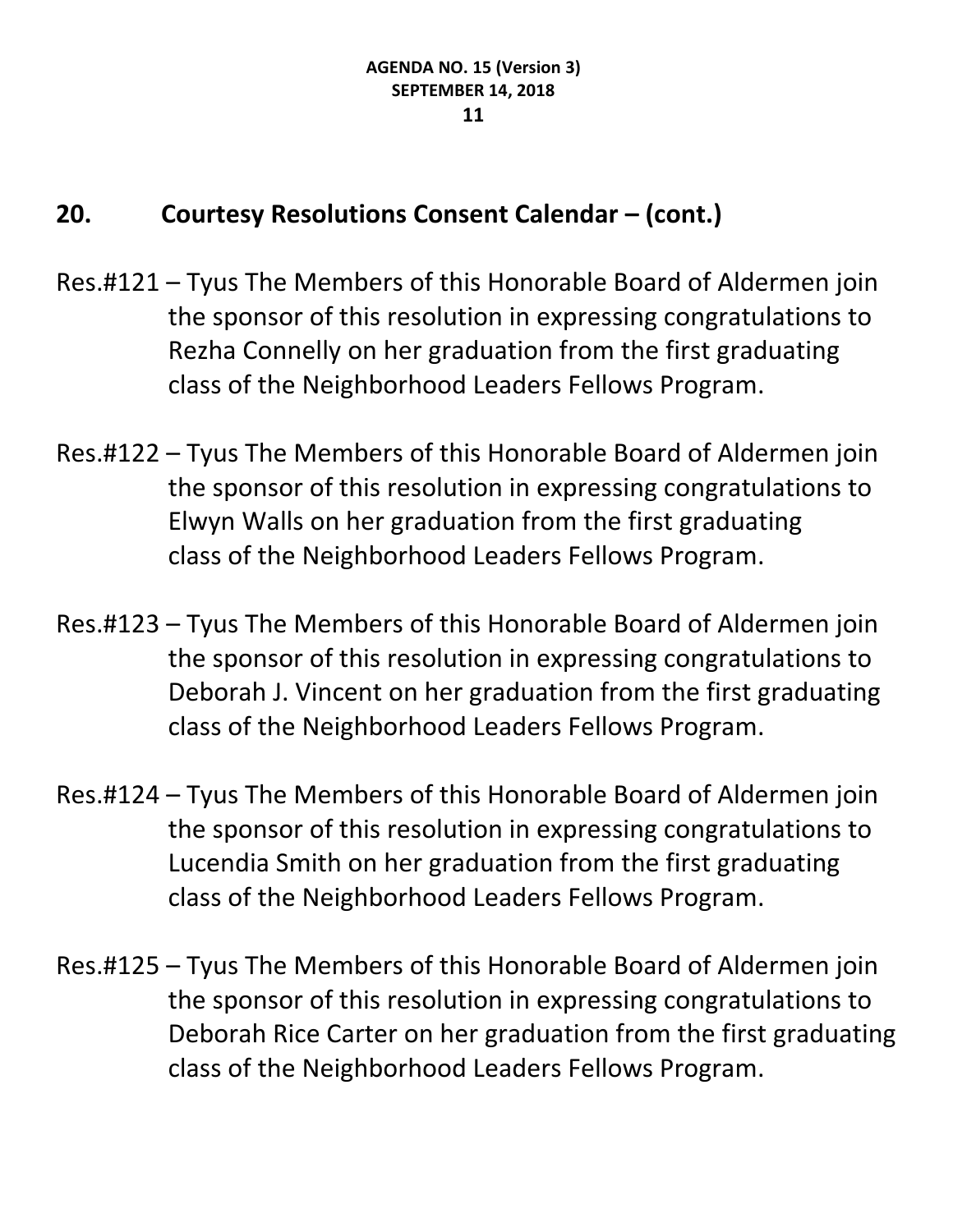- Res.#126 Tyus The Members of this Honorable Board of Aldermen join the sponsor of this resolution in expressing congratulations to Carla Reid on her graduation from the first graduating class of the Neighborhood Leaders Fellows Program.
- Res.#127 Tyus The Members of this Honorable Board of Aldermen join the sponsor of this resolution in expressing congratulations to Claire Wolff on her graduation from the first graduating class of the Neighborhood Leaders Fellows Program.
- Res.#128 Tyus The Members of this Honorable Board of Aldermen join the sponsor of this resolution in expressing congratulations to Dwayne James on his graduation from the first graduating class of the Neighborhood Leaders Fellows Program.
- Res.#130 Green The Board of Aldermen recognize the work of That Uppity Theatre Company and Ashleyliane Dance Company's Dance the Vote and the St. Louis Voter Registration Group in engaging the arts community registering and engaging voters in the City.
- Res.#131 Moore The Board of Aldermen recognize the Reverend Dr. Sammie Jones with his wife Lady Sandra Jones on their 39th Pastoral Anniversary "Grateful For All God's Blessing", and their many selfless contributions to the City.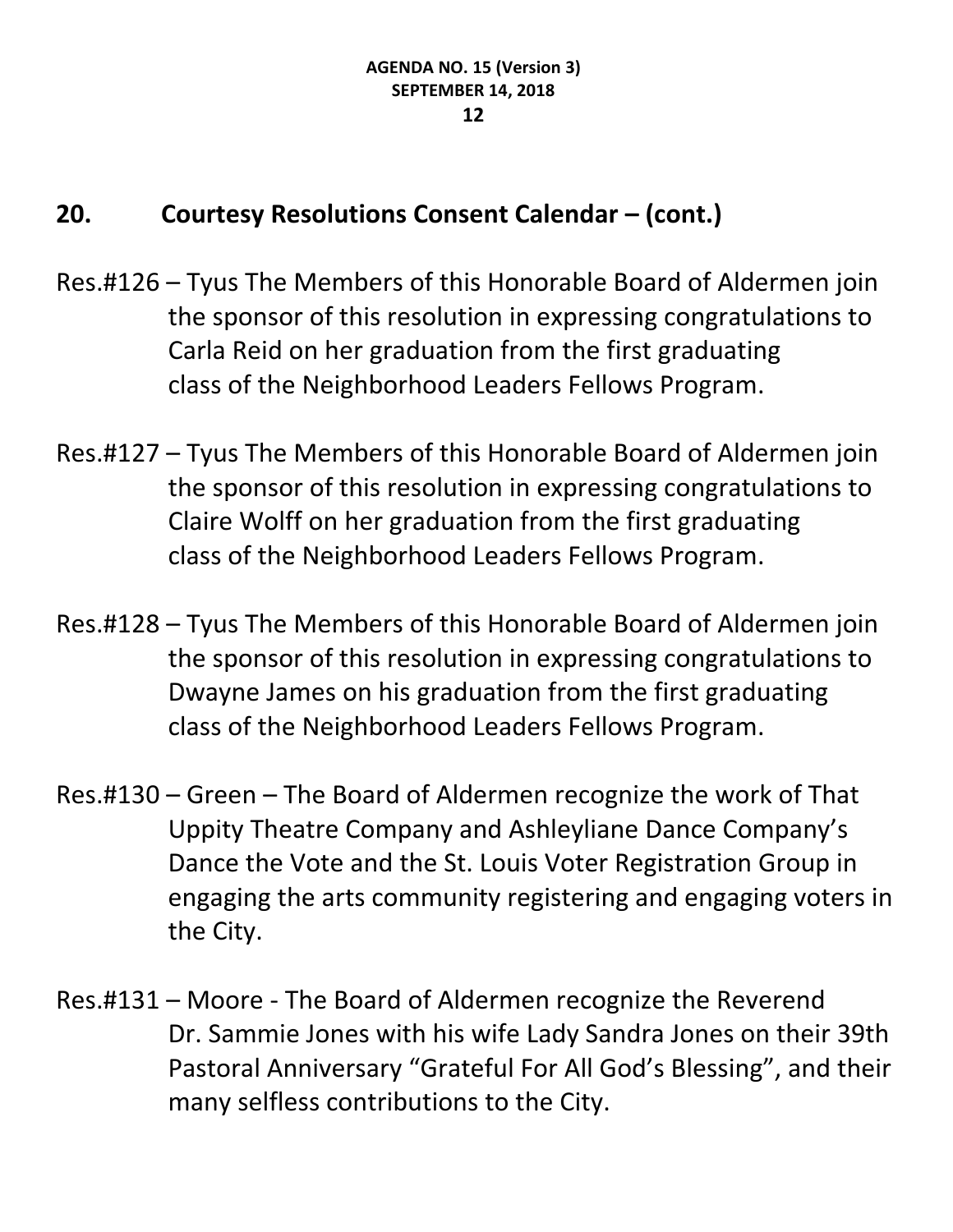Res.#132 – Tyus The Members of this Honorable Board of Aldermen join the sponsor of this resolution in expressing congratulations to Lakeisha Griffin on her graduation from the first graduating class of the Neighborhood Leaders Fellows Program.

## **21. First Reading of Resolutions.**

Res.#101 – J. Boyd – Enhanced Enterprise Zone for Union Electric Company.

Res.#103 – Roddy – Enterprise Zone for 4148-4158 Manchester Investors.

- Res.#104 Roddy A Resolution for the authority to establish guidelines with regard to the terms of such real estate tax abatement for residential properties with new investment of less than one million dollars based on established criteria.
- Res.#129 Muhammad Gateway Arch renaming and rededication in honor of Percy Green II.

## **22. Second Reading Resolutions, Committee Reports & Adoptions.**

Having considered the Mayor's appointment of Karl Wilson to the Senior Services Board, the Health and Human Services Committee voted to recommend that the Board approve Mr. Wilson's appointment.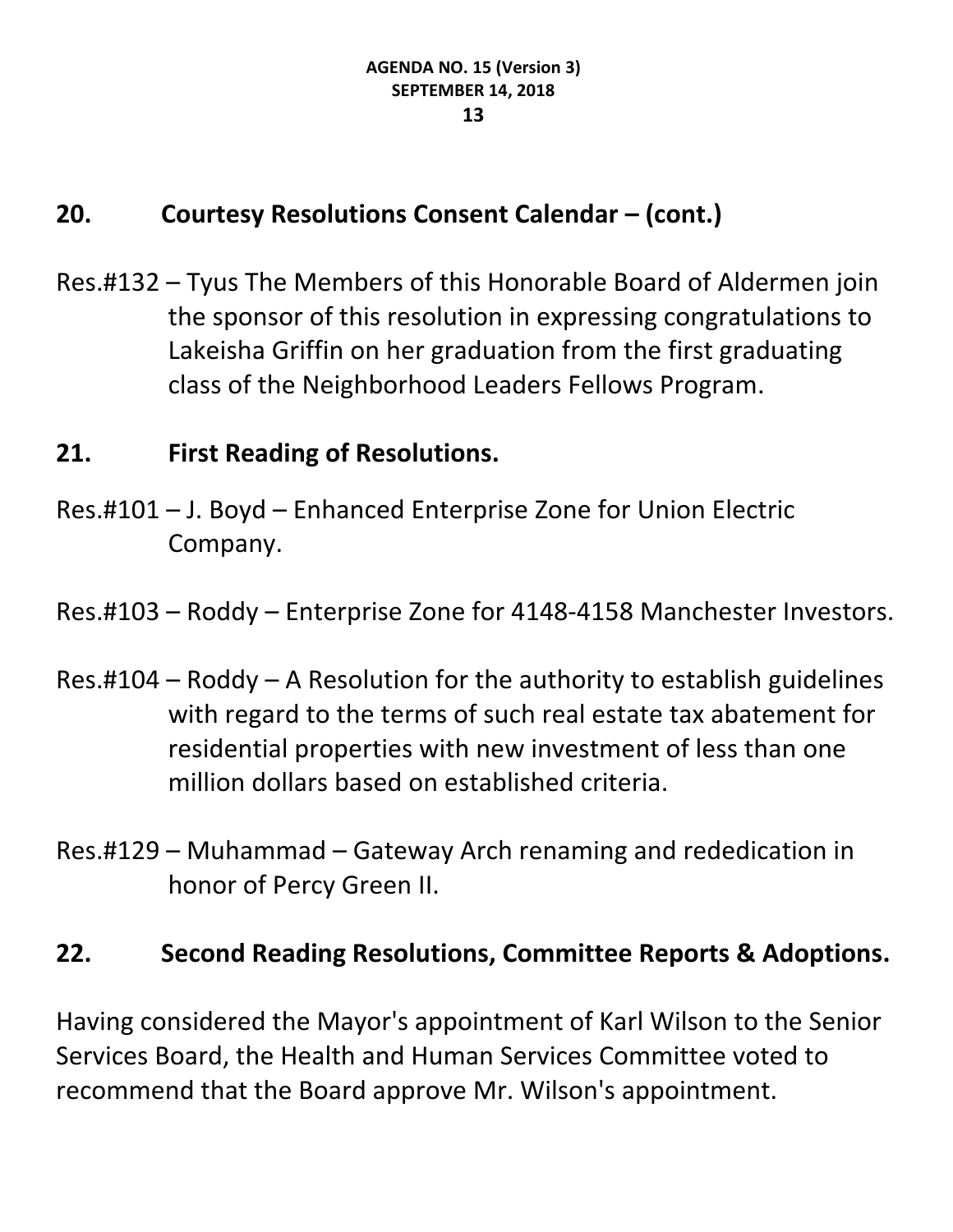- **23. Miscellaneous and Unfinished Business.** none
- **24. Announcements**
- **MONDAY SEPTEMBER 17, 2018**
	- **NO MEETINGS**
- **TUESDAY SEPTEMBER 18, 2018**
	- **NO MEETINGS**
- **WEDNESDAY SEPTEMBER 19, 2018**
	- **NO MEETINGS**
- **THURSDAY SEPTEMBER 20, 2018**
	- **NO MEETINGS**
- **FRIDAY SEPTEMBER 21, 2018**
	- **FULL BOARD MEETING – 10:00 A.M. - CHAMBERS**
- **25. Excused Aldermen**
- **26. Adjournment**